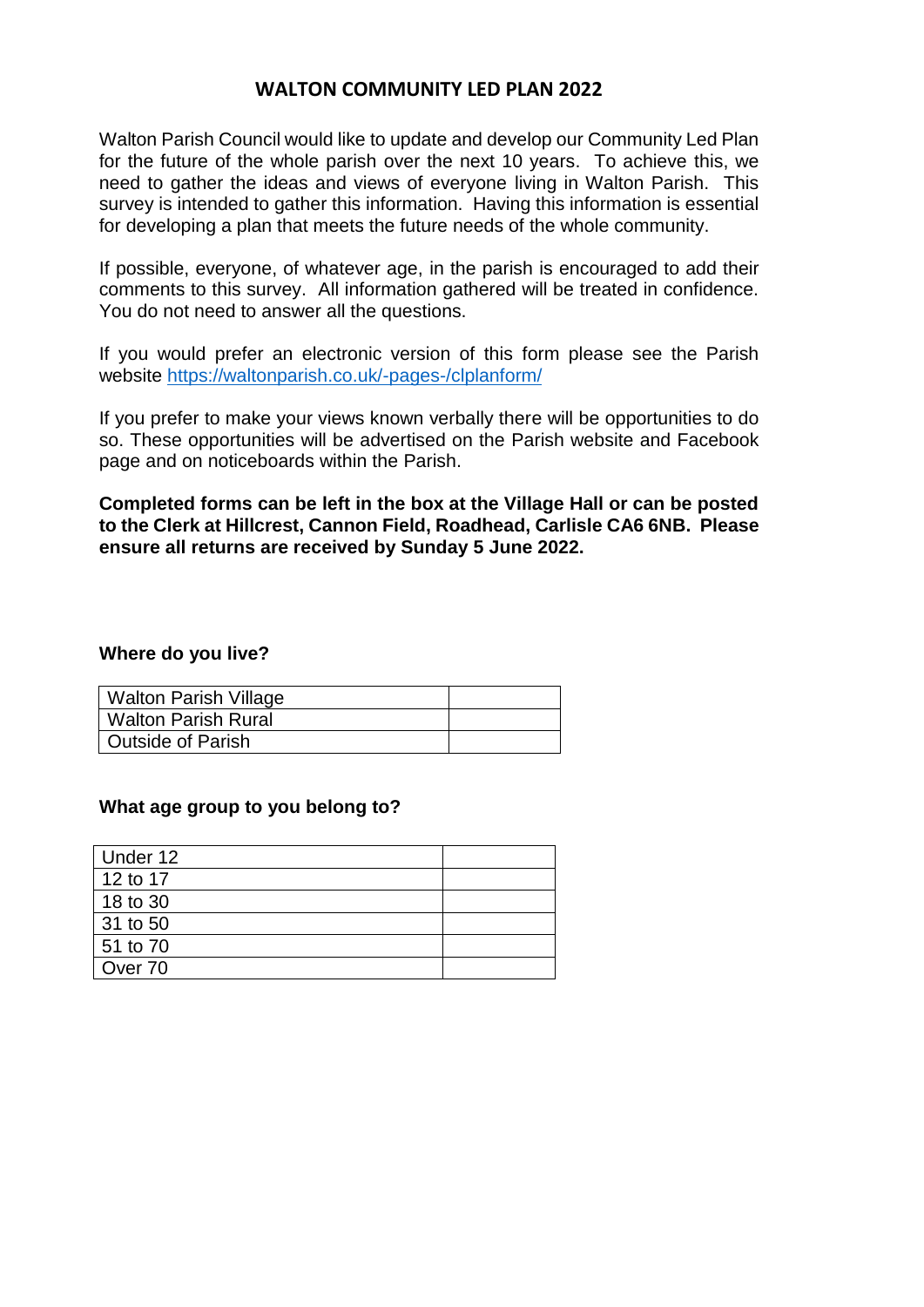Would you say that you belong to a community, if so, how would you describe it? (eg Parish, village, school, Church, neighbourhood etc)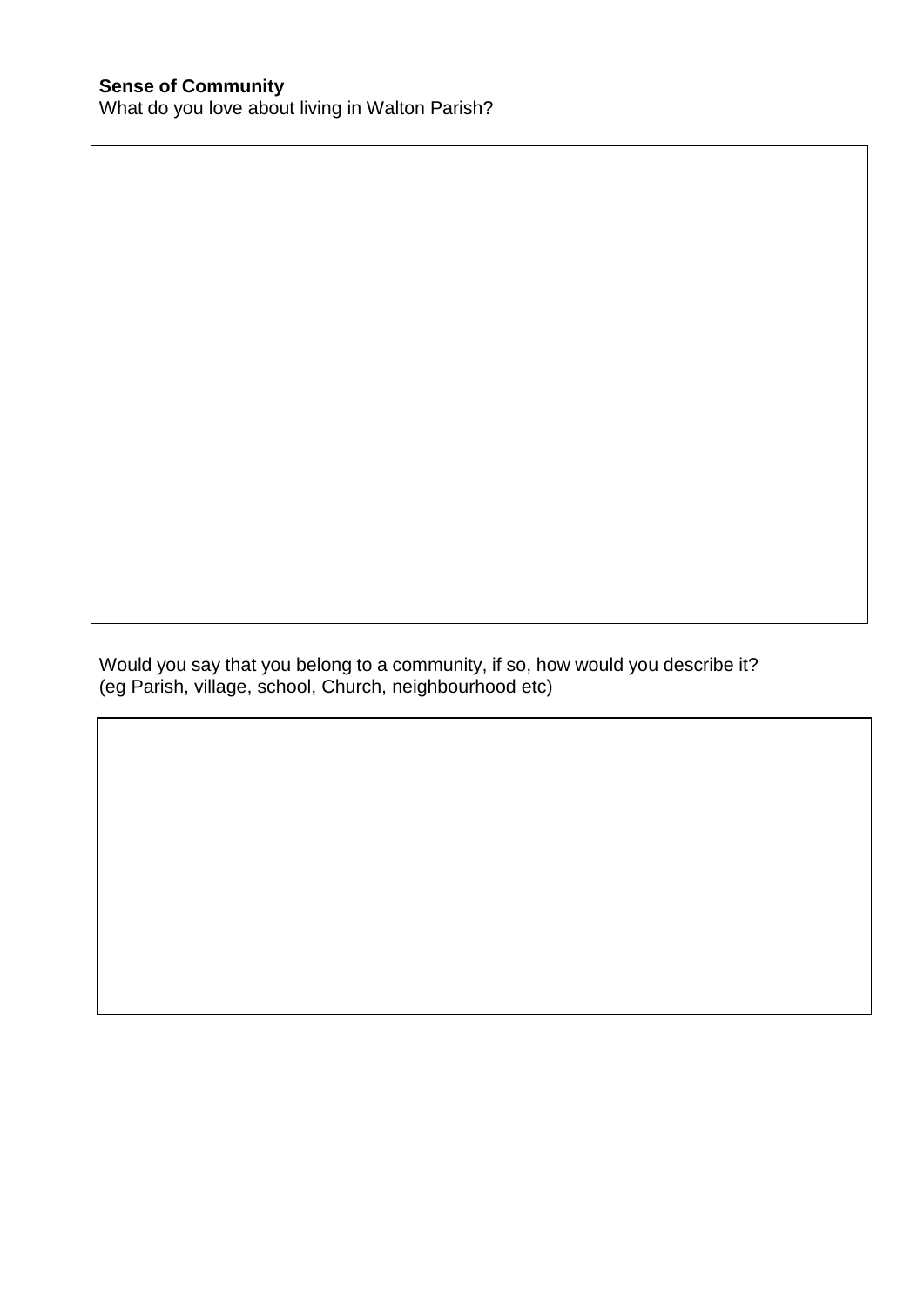## **Environment**

We live in a wonderful natural environment; how could this be enhanced? Consider the management of our green spaces, biodiversity, wildlife, etc.

## **Sustainability**

We live in a rapidly changing world with regard to the supply of energy, rising food costs and the use of natural resources. What can we do as a Parish to help provide a more sustainable future for households and businesses? Consider for example household heating, water supply, vehicle requirements etc.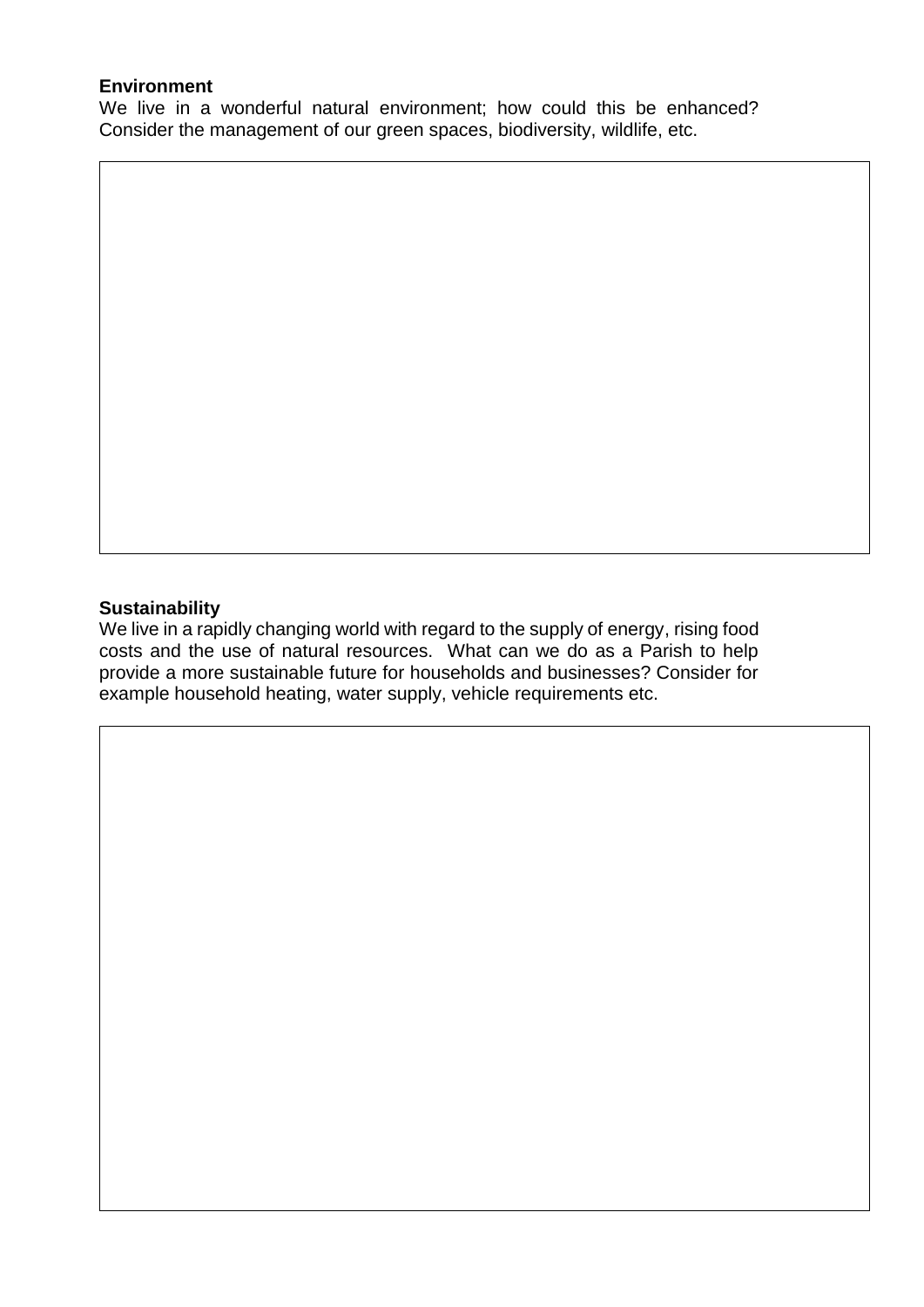## **Community Facilities**

Community facilities in Walton Parish include the Village Hall, Reading Room, Church, Tea Room, Post Office, Bus Shelter and Village Green. How could we make more use of these facilities?

# **Community Services**

Community services include refuse collection, recycling, public transport, grass cutting, drainage, playpark maintenance, internet connectivity, tree maintenance, lifelong learning etc. What value do these services have to you and how can these be developed?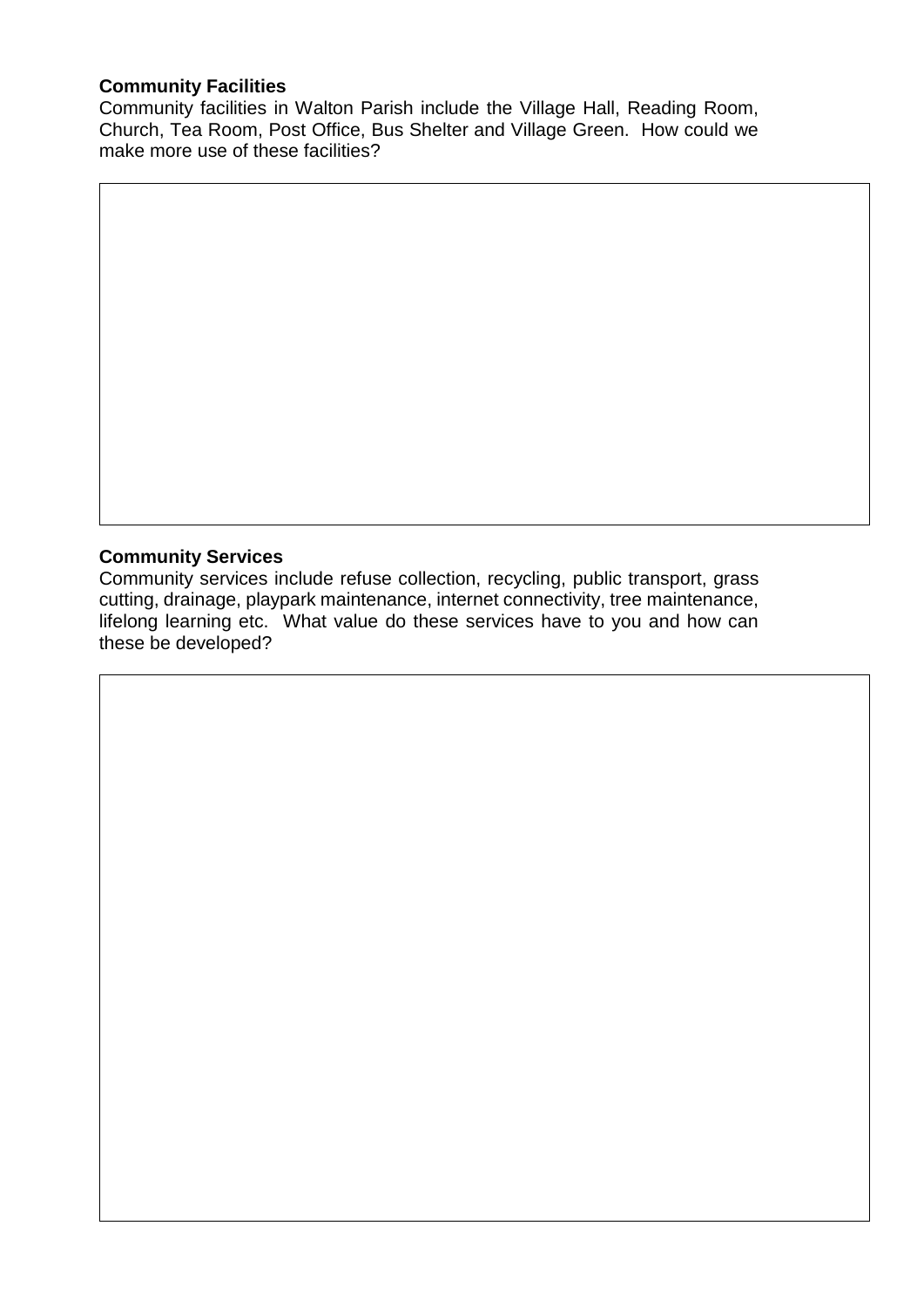## **Visitors and Tourism**

We are lucky to live in a location on Hadrian's Wall; how can we best accommodate the needs of visitors whilst managing the balance between their needs and the life of the parish?

## **Traffic and Parking**

How could traffic and/or parking be better managed in the parish?